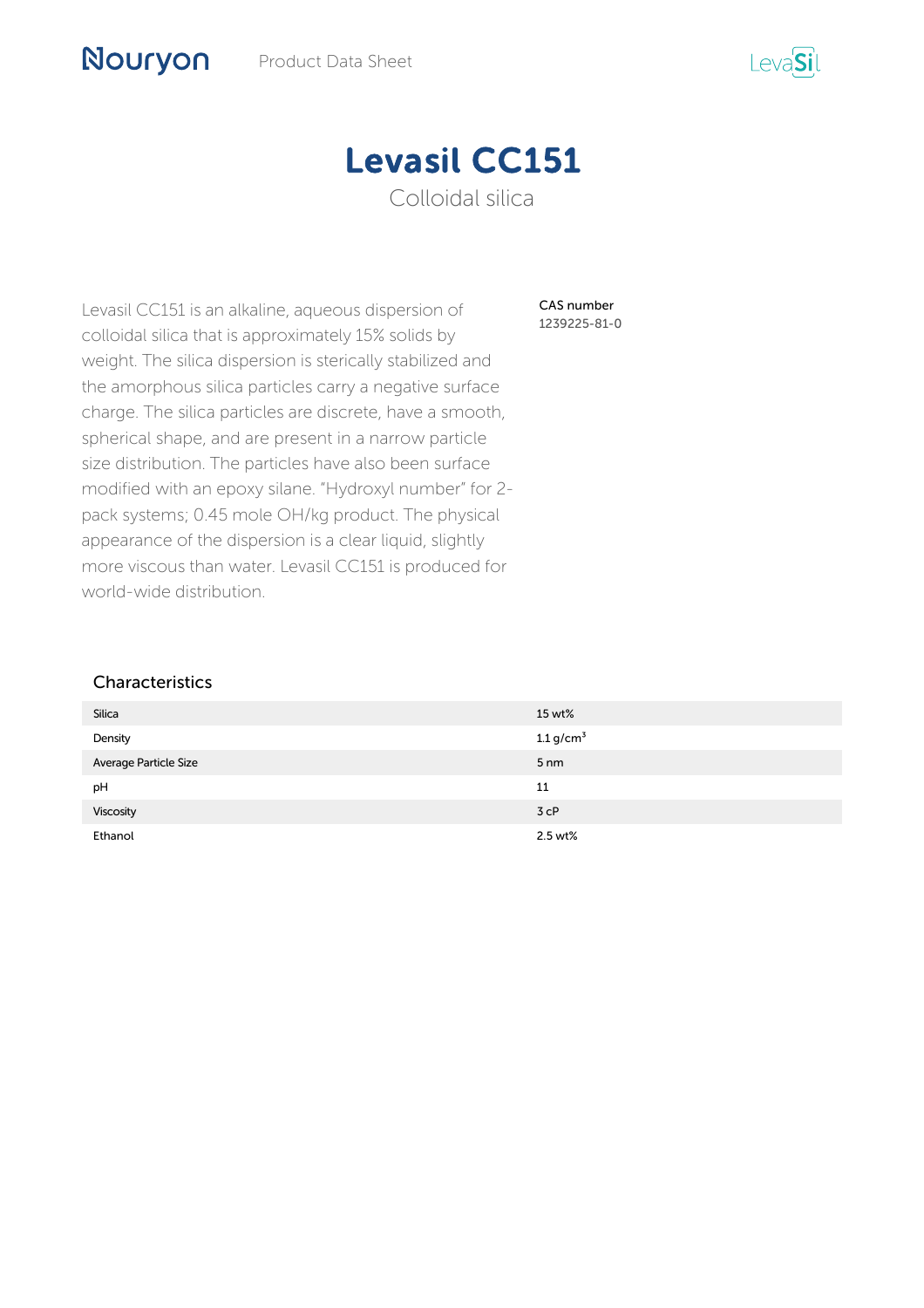# Applications

Levasil CC151 is an optimised product with a proven performance within the coating and surface treatment area.

## Storage

Levasil CC151 should be transported and stored at a temperature of 5-35°C (40-95ºF). If the silica dispersion is allowed to freeze, the silica will irreversably precipitate. For packaged goods, any translucent packages should be stored out of direct sunlight or bright light. Under recommended conditions, Levasil CC151 has a shelf life of at least eighteen months after production.

## Packaging and transport

Levasil CC151 is available only in packaged quantities.

## Safety and handling

Before handling this material, review the corresponding Material Safety Data Sheet. Colloidal silica products are aqueous dispersions of amorphous silica. Colloidal silica is not classified as harmful, but as mildly irritating. Because the products can have a drying effect on the skin, protective gloves should always be used. In case of skin contact, wash the area of contact with plenty of water. The use of safety glasses is always recommended. In case of eye contact, rinse with large amounts of water and seek professional medical advice.